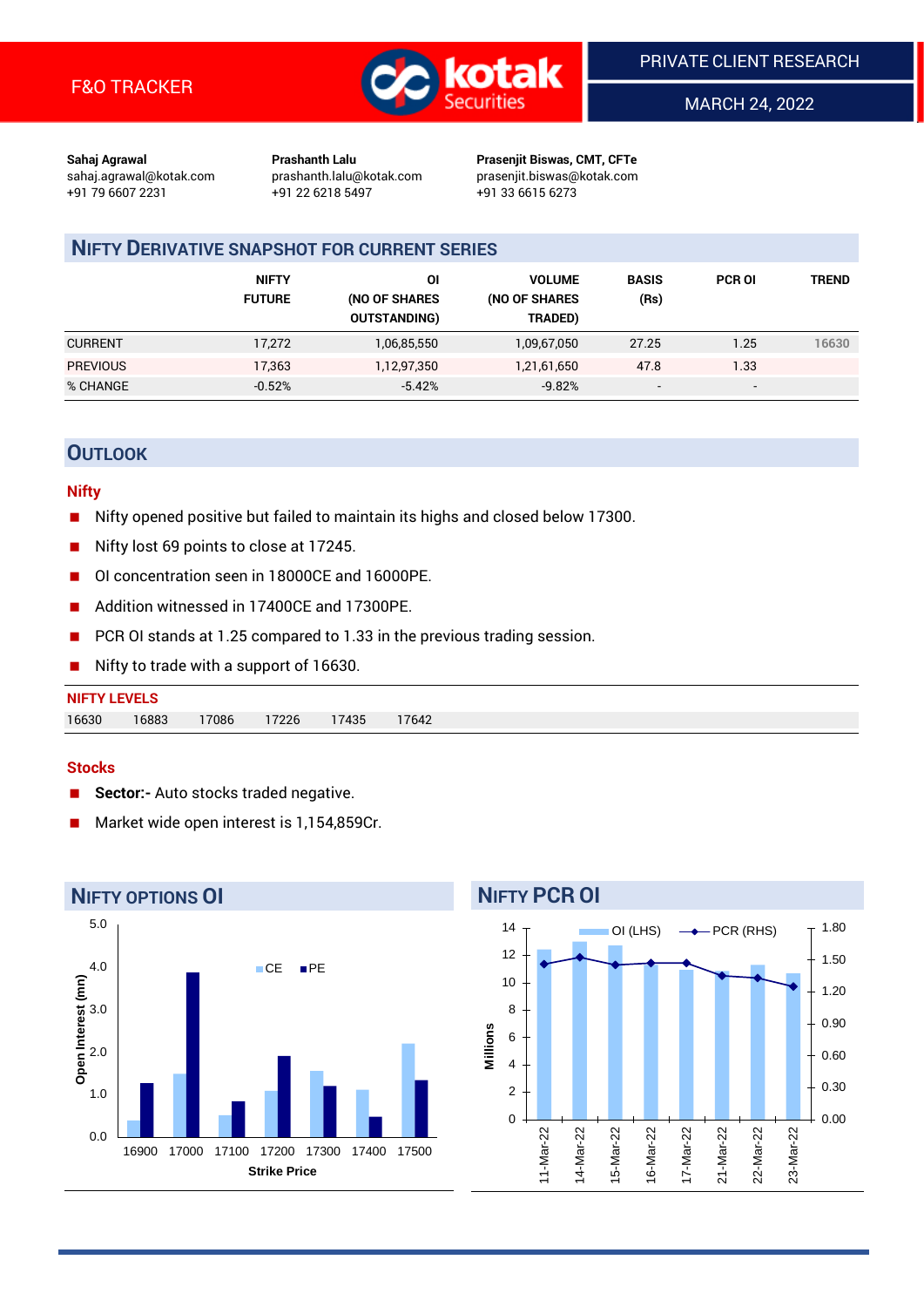# **FUTURE STATISTICS**

| <b>OI INCREASE</b> |  |  |  |  |
|--------------------|--|--|--|--|
|--------------------|--|--|--|--|

| <b>SYMBOL</b>     | <b>OI</b> | ΟI           | <b>PRICE CHG</b> |
|-------------------|-----------|--------------|------------------|
|                   | $(\%)$    | (SHARES)     | $(\%)$           |
| L&TFH             | 18.6%     | 6,91,61,000  | 16.2%            |
| <b>IDFCFIRSTB</b> | 14.0%     | 20,14,65,000 | 0.4%             |
| <b>OBEROIRLTY</b> | 12.8%     | 30,27,500    | 1.0%             |
| <b>HONAUT</b>     | 12.1%     | 10,170       | $-0.5%$          |
| <b>NAM-INDIA</b>  | 10.9%     | 40,54,400    | 0.4%             |
| <b>CUB</b>        | 10.3%     | 1,45,01,000  | 4.7%             |
| <b>CUMMINSIND</b> | 9.9%      | 21,21,000    | 3.3%             |
| <b>GUJGASLTD</b>  | 9.7%      | 52,96,250    | 1.8%             |
| <b>KOTAKBANK</b>  | 7.8%      | 1,45,86,400  | $-2.1%$          |
| <b>HDFCAMC</b>    | 7.3%      | 29.46.000    | 2.7%             |

| <b>OI DECREASE</b> |          |             |                  |
|--------------------|----------|-------------|------------------|
| <b>SYMBOL</b>      | ΟI       | ΟI          | <b>PRICE CHG</b> |
|                    | (%)      | (SHARES)    | (%)              |
| <b>GNFC</b>        | $-22.8%$ | 33,63,100   | $-2.8%$          |
| <b>ALKEM</b>       | $-13.7%$ | 1,44,000    | 2.8%             |
| <b>DELTACORP</b>   | $-7.7%$  | 1,49,61,500 | 0.5%             |
| <b>BALRAMCHIN</b>  | $-7.2%$  | 74,96,000   | 0.6%             |
| <b>PFIZER</b>      | $-6.5%$  | 1,39,250    | 0.1%             |
| <b>DRREDDY</b>     | $-5.8%$  | 29,55,250   | 2.4%             |
| <b>NATIONALUM</b>  | $-5.3%$  | 8,95,81,500 | 0.8%             |
| COROMANDEL         | $-5.2%$  | 11,46,250   | $-1.0%$          |
| <b>PERSISTENT</b>  | $-4.9%$  | 3,39,000    | $-1.1%$          |
| <b>BIOCON</b>      | $-4.8%$  | 1.95.38.500 | 0.7%             |

# **CASH STATISTICS**

| <b>TOP VOLUMES</b> |                      |              |              |  |  |  |  |  |  |
|--------------------|----------------------|--------------|--------------|--|--|--|--|--|--|
| <b>SYMBOL</b>      | <b>TRADED SHARES</b> | <b>VALUE</b> | <b>CLOSE</b> |  |  |  |  |  |  |
|                    | (QTY)                | (IN LAKHS)   |              |  |  |  |  |  |  |
| <b>HDFCBANK</b>    | 1,55,94,128          | 2,31,058     | 1,479        |  |  |  |  |  |  |
| <b>RELIANCE</b>    | 71,35,797            | 1,81,715     | 2,539        |  |  |  |  |  |  |
| <b>TATASTEEL</b>   | 1,30,55,238          | 1,72,553     | 1,331        |  |  |  |  |  |  |
| <b>TATAMOTORS</b>  | 2,54,66,395          | 1,11,987     | 436          |  |  |  |  |  |  |
| <b>SAIL</b>        | 10,04,47,377         | 1,02,863     | 103          |  |  |  |  |  |  |
| <b>ITC</b>         | 4,04,91,633          | 1,01,992     | 252          |  |  |  |  |  |  |
| <b>ADANIPOWER</b>  | 6,61,20,008          | 86,354       | 130          |  |  |  |  |  |  |
| <b>HINDALCO</b>    | 1,35,81,577          | 82,149       | 608          |  |  |  |  |  |  |
| <b>SBIN</b>        | 1,58,00,195          | 78,232       | 491          |  |  |  |  |  |  |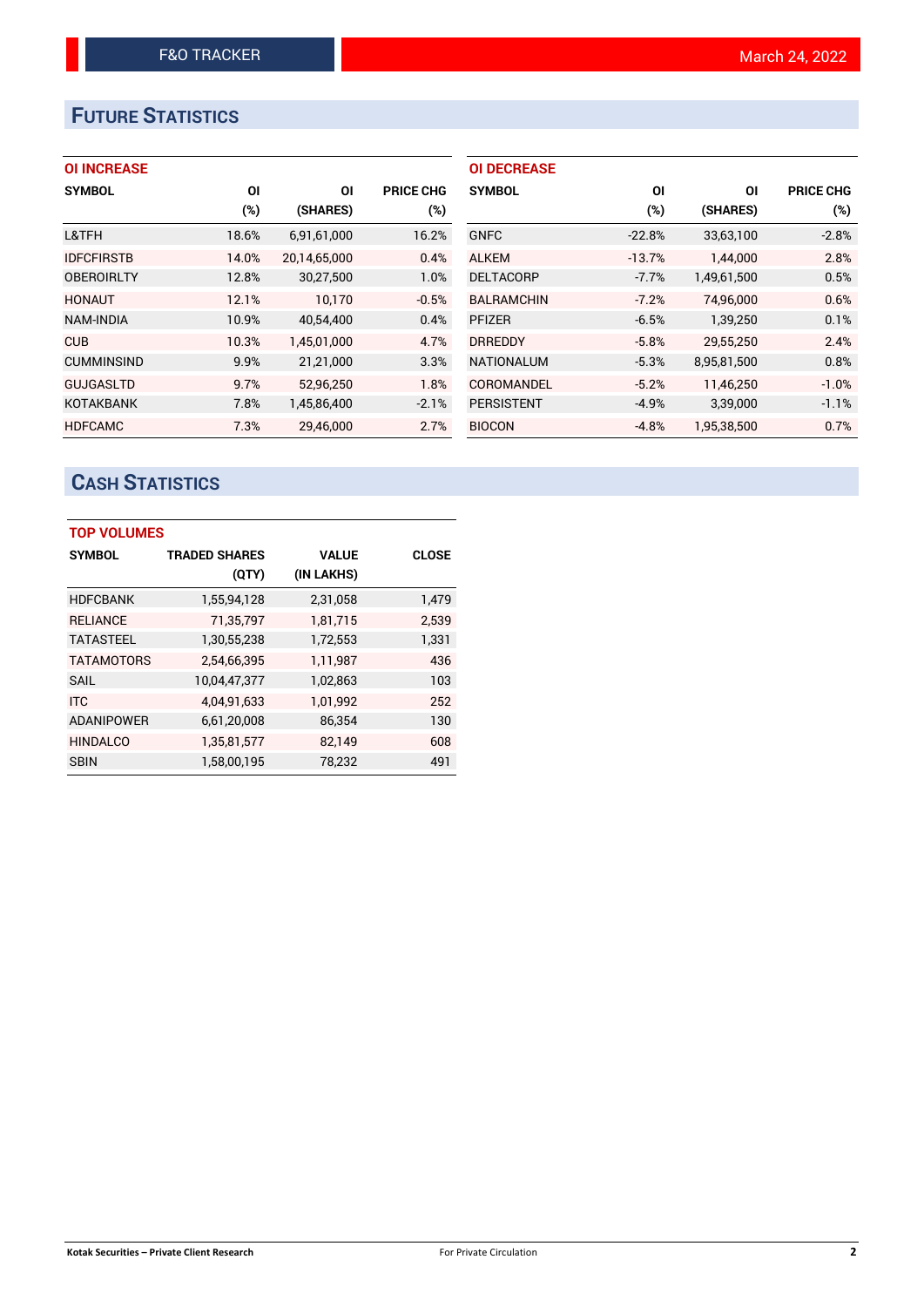# **OPTION STATISTICS**

## **SIGNIFICANT CALL OPEN INTEREST**

| <b>SYMBOL</b>     | STRK         | <b>OPTION</b> | <b>CLOSE</b> | <b>FUT</b>   | ΟI         |
|-------------------|--------------|---------------|--------------|--------------|------------|
|                   | <b>PRICE</b> | TYPE          | (RS)         | <b>CLOSE</b> | (SHARES)   |
| <b>NTPC</b>       | 135          | <b>CE</b>     | 0.9          | 134          | 408,29,100 |
| ONGC              | 200          | CF            | 0.6          | 176          | 176,33,000 |
| IOC               | 130          | <b>CE</b>     | 0.9          | 122          | 144.95.000 |
| ONGC              | 180          | CE            | 2.8          | 176          | 103,41,100 |
| <b>TATAMOTORS</b> | 500          | CE            | 1.1          | 437          | 194,51,250 |
| <b>MARUTI</b>     | 8,000        | CE            | 66.7         | 7,656        | 6,74,900   |
| <b>NTPC</b>       | 140          | CE            | 0.4          | 134          | 116,85,000 |
| ONGC              | 190          | CE            | 1.1          | 176          | 84,62,300  |
| <b>COALINDIA</b>  | 200          | CE            | 0.8          | 184          | 79,08,600  |
| <b>IOC</b>        | 125          | CE            | 1.7          | 122          | 73.71.000  |

| <b>SIGNIFICANT PUT OPEN INTEREST</b> |              |               |              |              |             |  |  |  |  |
|--------------------------------------|--------------|---------------|--------------|--------------|-------------|--|--|--|--|
| <b>SYMBOL</b>                        | <b>STRK</b>  | <b>OPTION</b> | <b>CLOSE</b> | FUT          | ΟI          |  |  |  |  |
|                                      | <b>PRICE</b> | <b>TYPE</b>   | (RS)         | <b>CLOSE</b> | (SHARES)    |  |  |  |  |
| <b>ITC</b>                           | 230          | PF            | 0.3          | 252          | 1,08,86,400 |  |  |  |  |
| <b>TATAMOTORS</b>                    | 400          | PF            | 2.3          | 437          | 59,22,300   |  |  |  |  |
| <b>HINDALCO</b>                      | 550          | PF            | 0.8          | 609          | 28,00,375   |  |  |  |  |
| <b>MARUTI</b>                        | 7.000        | PF            | 28.3         | 7.656        | 1,93,700    |  |  |  |  |
| <b>TATAMOTORS</b>                    | 420          | <b>PE</b>     | 5.8          | 437          | 49,04,850   |  |  |  |  |
| <b>ITC</b>                           | 240          | PF            | 0.9          | 252          | 77.37.600   |  |  |  |  |
| <b>ITC</b>                           | 235          | PF            | 0.4          | 252          | 76,96,000   |  |  |  |  |
| KOTAKBANK                            | 1.700        | PF            | 22.1         | 1.769        | 8,47,200    |  |  |  |  |
| <b>HEROMOTOCO</b>                    | 2,300        | PF            | 24.9         | 2,398        | 1,87,500    |  |  |  |  |
| <b>SBIN</b>                          | 500          | PF            | 15.3         | 492          | 37.18.500   |  |  |  |  |

| SIGNIFICANT CALL OPEN INTEREST ADDITION |              |               |             |        |              | SIGNIFICANT PUT OPEN INTEREST ADDITION |              |               |             |               |              |
|-----------------------------------------|--------------|---------------|-------------|--------|--------------|----------------------------------------|--------------|---------------|-------------|---------------|--------------|
| <b>SYMBOL</b>                           | <b>STRK</b>  | <b>OPTION</b> | <b>OPEN</b> | OI CHG | <b>CLOSE</b> | <b>SYMBOL</b>                          | STRK         | <b>OPTION</b> | <b>OPEN</b> | <b>OI CHG</b> | <b>CLOSE</b> |
|                                         | <b>PRICE</b> | <b>TYPE</b>   | <b>INT</b>  | $(\%)$ | (Rs)         |                                        | <b>PRICE</b> | <b>TYPE</b>   | <b>INT</b>  | (%)           | (Rs)         |
| L&TFH                                   | 95           | <b>CE</b>     | 31,05,552   | 8600%  | 0.8          | <b>JSWSTEEL</b>                        | 710          | <b>PE</b>     | 1,32,300    | 4800%         | 20.2         |
| L&TFH                                   | 87           | <b>CE</b>     | 7.94.236    | 2867%  | 2.2          | L&TFH                                  | 78           | <b>PE</b>     | 13,38,600   | 3650%         | 1.0          |
| L&TFH                                   | 100          | <b>CE</b>     | 35,33,904   | 2229%  | 0.5          | <b>JINDALSTEL</b>                      | 510          | <b>PE</b>     | 4,57,500    | 1933%         | 13.6         |
| L&TFH                                   | 82           | <b>CE</b>     | 13.92.144   | 1100%  | 4.0          | <b>JINDALSTEL</b>                      | 520          | <b>PE</b>     | 2.00.000    | 1900%         | 19.3         |
| PNB                                     | 51           | <b>CE</b>     | 1.76.000    | 1000%  | 0.1          | L&TFH                                  | 76           | <b>PE</b>     | 8,38,856    | 944%          | 0.6          |
| L&TFH                                   | 86           | <b>CE</b>     | 9.72.716    | 808%   | 2.4          | <b>ITC</b>                             | 252          | <b>PE</b>     | 4.64.000    | 314%          | 5.0          |
| <b>ITC</b>                              | 287          | <b>CE</b>     | 1,37,600    | 760%   | 0.2          | <b>UPL</b>                             | 790          | PE            | 2,23,600    | 310%          | 14.2         |
| <b>INDHOTEL</b>                         | 260          | <b>CE</b>     | 2.53.386    | 688%   | 0.3          | <b>INDHOTEL</b>                        | 215          | <b>PE</b>     | 4.78.618    | 205%          | 5.5          |
| <b>CUB</b>                              | 127          | <b>CE</b>     | 2,55,000    | 650%   | 2.9          | <b>AUBANK</b>                          | 1,200        | PE            | 1,59,500    | 187%          | 22.0         |
| L&TFH                                   | 90           | <b>CE</b>     | 77.37.108   | 647%   | 1.5          | <b>KOTAKBANK</b>                       | 1,760        | <b>PE</b>     | 6.10.400    | 178%          | 42.3         |

|                  | <b>CALL OPTION VOLUMES</b>  |                              |                  |                      |                  | <b>PUT OPTION VOLUMES</b>   |                              |                  |                      |  |  |
|------------------|-----------------------------|------------------------------|------------------|----------------------|------------------|-----------------------------|------------------------------|------------------|----------------------|--|--|
| <b>SYMBOL</b>    | <b>STRK</b><br><b>PRICE</b> | <b>OPTION</b><br><b>TYPE</b> | <b>CONTRACTS</b> | <b>CLOSE</b><br>(Rs) | <b>SYMBOL</b>    | <b>STRK</b><br><b>PRICE</b> | <b>OPTION</b><br><b>TYPE</b> | <b>CONTRACTS</b> | <b>CLOSE</b><br>(Rs) |  |  |
| <b>RELIANCE</b>  | 2,600                       | <b>CE</b>                    | 46,221           | 18.3                 | <b>RELIANCE</b>  | 2,500                       | <b>PE</b>                    | 21,882           | 22.3                 |  |  |
| <b>TATASTEEL</b> | 1,340                       | <b>CE</b>                    | 42,701           | 35.6                 | <b>TATASTEEL</b> | 1.300                       | <b>PE</b>                    | 18.148           | 21.0                 |  |  |
| TATASTEEL        | 1,320                       | <b>CE</b>                    | 29,740           | 44.7                 | <b>RELIANCE</b>  | 2,540                       | <b>PE</b>                    | 13,536           | 38.3                 |  |  |
| <b>RELIANCE</b>  | 2,540                       | <b>CE</b>                    | 28,257           | 42.2                 | <b>RELIANCE</b>  | 2.400                       | <b>PE</b>                    | 8.910            | 7.1                  |  |  |
| TATASTEEL        | 1,400                       | <b>CE</b>                    | 27,943           | 14.6                 | <b>TATASTEEL</b> | 1,280                       | <b>PE</b>                    | 8,219            | 14.8                 |  |  |
| <b>RELIANCE</b>  | 2,560                       | <b>CE</b>                    | 27,639           | 32.7                 | <b>ITC</b>       | 240                         | <b>PE</b>                    | 8,172            | 0.9                  |  |  |
| TATASTEEL        | 1,360                       | <b>CE</b>                    | 25,607           | 26.8                 | <b>KOTAKBANK</b> | 1,700                       | <b>PE</b>                    | 8,072            | 22.1                 |  |  |
| <b>TATASTEEL</b> | 1,300                       | <b>CE</b>                    | 24,303           | 57.0                 | <b>RELIANCE</b>  | 2,520                       | <b>PE</b>                    | 8,028            | 29.4                 |  |  |
| <b>INFY</b>      | 1,900                       | <b>CE</b>                    | 20,224           | 19.2                 | <b>RELIANCE</b>  | 2,560                       | <b>PE</b>                    | 7,834            | 49.0                 |  |  |
| <b>SBIN</b>      | 500                         | <b>CE</b>                    | 18,489           | 7.1                  | <b>TATASTEEL</b> | 1,320                       | <b>PE</b>                    | 7,759            | 29.6                 |  |  |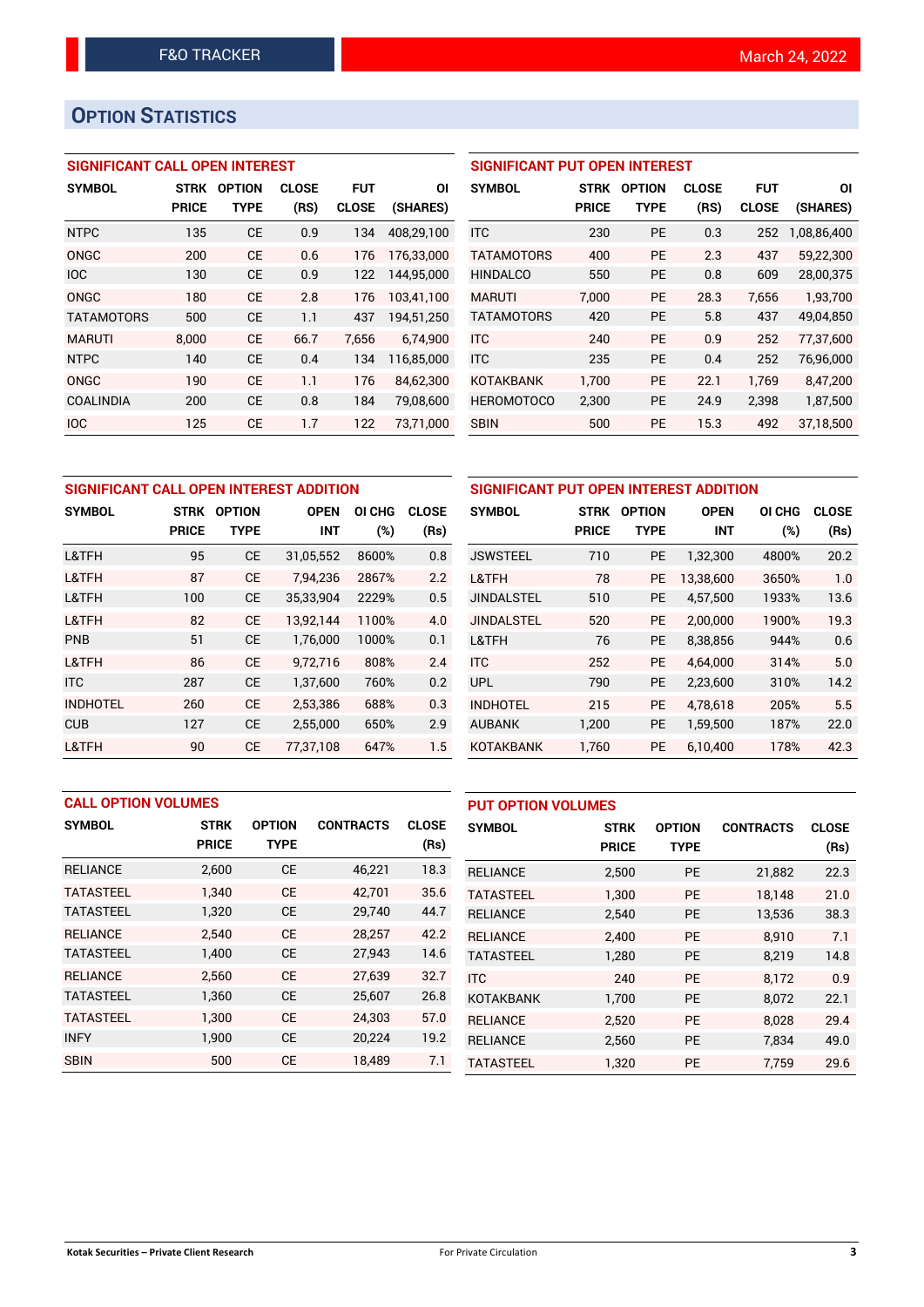### **RATING SCALE (PRIVATE CLIENT GROUP)**

- **BUY**  Stock/Index looks strong from the expiry/near term perspective and is expected to gain on the basis of technical and/or derivative parameters. Time frame is minimum of current expiry and in certain cases extend to the next series depending on the stock behaviour. Strict stop loss needs to be adhered to for every buy/long recommendation given.
- **SELL** Stock/Index looks weak from the expiry/near term perspective and is expected to gain on the basis of technical and/or derivative parameters. Time frame is minimum of current expiry and in certain cases extend to the next series depending on the stock behaviour. Strict stop loss needs to be adhered to for every sell/short recommendation given.

#### **FUNDAMENTAL RESEARCH TEAM (PRIVATE CLIENT GROUP)**

**Shrikant Chouhan Arun Agarwal Amit Agarwal, CFA Hemali Dhame** shrikant.chouhan@kotak.com arun.agarwal@kotak.com agarwal.amit@kotak.com Hemali.Dhame@kotak.com +91 22 6218 5408 +91 22 6218 6443 +91 22 6218 6439 +91 22 6218 6433

Metals & Mining, Midcap Pharmaceuticals Pharmaceuticals Research Associate Support Executive<br>
iatin.damania@kotak.com purvi.shah@kotak.com rini.mehta@kotak.com k.kathirvelu@kotak.com jatin.damania@kotak.com

**Sumit Pokharna** Pankaj Kumar<br>Oil and Gas, Information Tech Construction, sumit.pokharna@kotak.com pankajr.kumar@kotak.com +91 22 6218 6438 +91 22 6218 6434

Construction, Capital Goods & Midcaps

Transportation, Paints, FMCG

**Jatin Damania Purvi Shah Rini Mehta K. Kathirvelu** +91 22 6218 6440 +91 22 6218 6432 +91 80801 97299 +91 22 6218 6427

## **TECHNICAL RESEARCH TEAM (PRIVATE CLIENT GROUP)**

**Shrikant Chouhan Amol Athawale Sayed Haider** [shrikant.chouhan@kotak.com](mailto:shrikant.chouhan@kotak.com) [amol.athawale@kotak.com](mailto:amol.athawale@kotak.com) Research Associate +91 22 6218 5408 +91 20 6620 3350 [sayed.haider@kotak.com](mailto:sayed.haider@kotak.com)

+91 22 62185498

#### **DERIVATIVES RESEARCH TEAM (PRIVATE CLIENT GROUP)**

+91 79 6607 2231 +91 22 6218 5497 +91 33 6615 6273

**Sahaj Agrawal Prashanth Lalu Prasenjit Biswas, CMT, CFTe** [prasenjit.biswas@kotak.com](mailto:prasenjit.biswas@kotak.com)